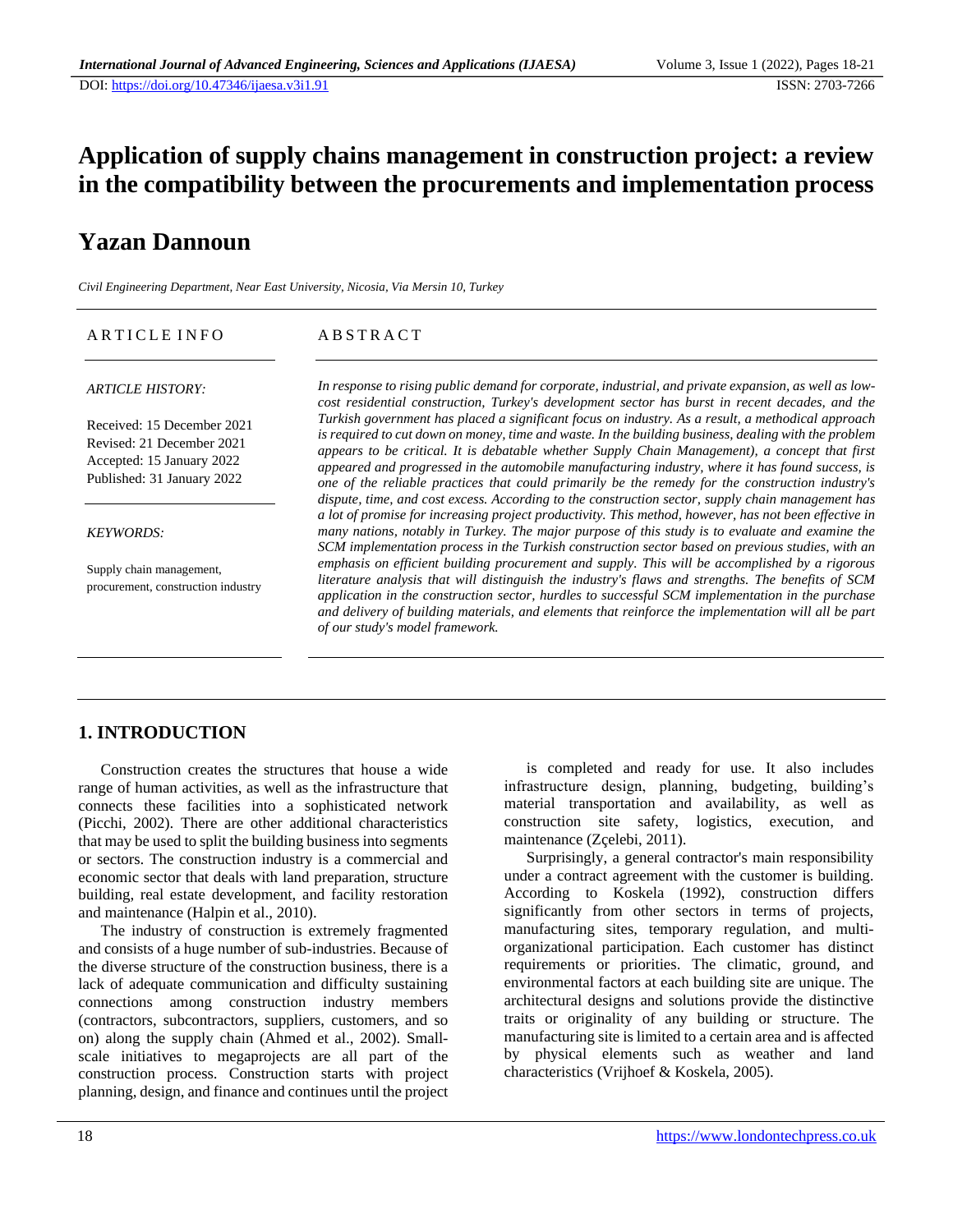In this study, the application of CSCM in Turkish construction industry, merits, demerits and barriers Turkey construction industry and its CSCM applications,

barrier, will be examined in depth in this research, and a recommendation will be made for the building of a successful future Turkey CSCM model, process, and method.

#### **1.1. Turkish construction industry**

Turkey is a significant player in the worldwide building market and industry. After the Second World War ended in 1945, the Turkish construction sector began to grow. Because of the United States government's 'Marshall Aids' money, Turkey's building industry grew considerably between 1950 and 1970. Turkey's construction industry is largely non-unionized. The Ministry of Public Works and Resettlement is the largest owner of all. Airport, Port, Railroad, Highways, Technical Research and application, Catastrophe Precautions and Construction Works are the six general directorates (Alptekin, 2017).

Informative flows, machinery, material and labor are all strategic considerations in the building sector. A good performance in the major industries might boost profit margins in the construction industry, as well as offer value and benefit to the economy. In this case, supply chain management (SCM) might be a very beneficial tool for construction companies. This is especially appealing when we consider how fragmented the construction industry is, and how good outcomes need strong chain integration, coordination, and management from suppliers to end clients (Koçtaş & Tek, 2013).

### **2. SUPPLY CHAIN MANAGEMENT (SCM)**

End users and suppliers who create and sell products, services, and information make up the supply chain (SC), which is made up of a network of major commercial facilities and operations. All business inventories, such as planning, marketing, distribution, manufacturing, purchasing, and organizations, as well as a supply chain, used to function independently in order to implement SCM principles. Many industries have looked into, identified, and recognized the value of harnessing all of the elements along the SC. Cost savings, enhanced change detection, greater customer value and service quality, and improved decisionmaking are all benefits of the SC application (Vrijhoef & Koskela, 2000; London & Kenley, 2001; Cheng et al., 2010). SCM is a fundamental notion that stems from the need to track and manage logistics in a busy manufacturing. It is the technique to management through which the initiative controls, runs, and oversees the global connectedness of suppliers, circulation hubs, warehouses, and traders through which resources are distributed, processed, and traded, transformed, and supplied for client

use. The concept of SCM in manufacturing as it applies to construction is depicted in Fig. 1.. Procurement of products and services, as well as other procurement-related responsibilities, occur throughout each step of a construction project in the construction business (Chirag et al., 2015). Resources such as materials, machinery, personnel, and other services may not always be provided on time, in the proper amount, or at the suitable quality and rate due to unforeseen problems and several stages involved in the building program.

To completely control, monitor, regulate, optimize all logistics-related operations and sustain, a strategic management concept such as SCM is required (Zçelebi, 2001). SCM has applications, advantages, implementation difficulties, and problems in the literature, particularly those connected to building operations (Ahmed et al., 2002; Aloini et al., 2012; Gosling et al., 2013; Ebraim et al., 2015; Koçtaş & Tek, 2013).



## **3. SUPPLY CHAIN MANAGEMENT (SCM) IN CONSTRUCTION**

Construction supply chain management is another name for supply chain management in the construction industry (CSCM). CSCM is a specific component of SCM for construction operations with distinct features. SCM in construction (CSCM) refers to the network of activities and facilities that give economic and customer value to the design and functions of contract management, development, service procurement of material, materials manufacturing and delivery, facilities management, and design (Love et al., 2002). Every construction project is unique, and each construction project requires a distinct product. CSCM is effectively make-to-order SC (Vrijhoef & Koskela, 2000). By implementing contemporary, comprehensive, and integrative SCM systems, CSCM overcomes fragmentation issues in the conventional construction sector and its processes (particularly procurement) (Pryke, 2009).

In addition, the CSCM used data and transactions as a resource tool to help eliminate unnecessary labor division, decrease costs, improve dependability and speed up facility building (Cheng et al., 2010; O'Brien et al., 2008). CSCM also aids in the creation of an enabling work environment that improves collaboration, coordination, commitment and cohesion among all construction stakeholders (Meng, 2010). CSCM is well-suited to logistics costs, inventory to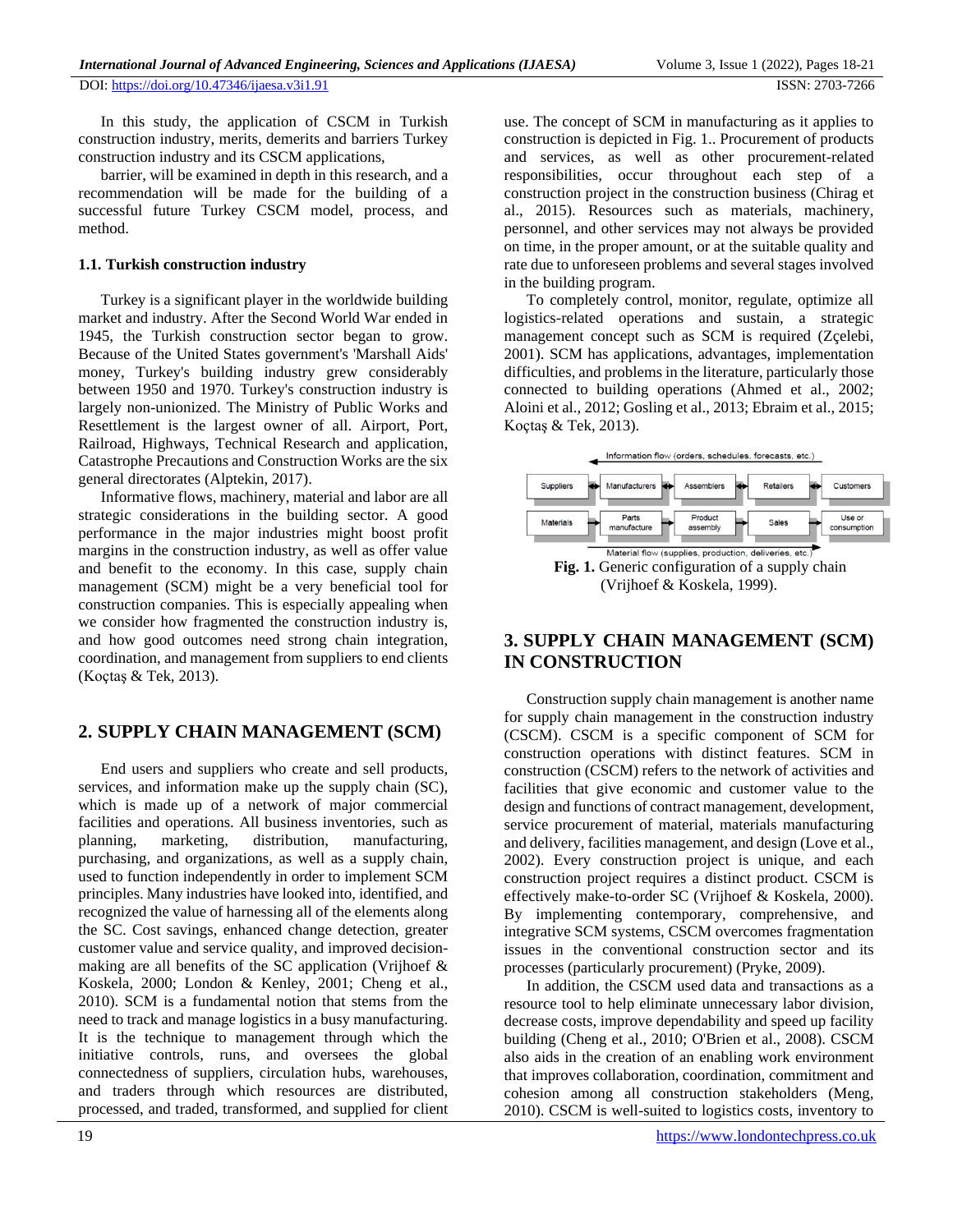guarantee that supplies, controlling lead time, machineries move freely to the job site and personnel, preventing disruptions to the workflow. (Vrijhoef & Koskela, 2000; O'Brien et al., 2008) state that CSCM plays a significant role in global sourcing of assembly and materials, labor, and offshore value-added activity. By increasing visibility, training, awareness and transparency in construction procedures, activities and operations, CSCM removes uncertainty issues (Young et al., 2011).

### **4. ADVANTAGES OF SUPPLY CHAIN MANAGEMENT (SCM)**

When construction businesses use traditional procurement methods, according to Chirag and Bhavin (2015), there is no significant reason to act in the client's best interests. Only that the specified products or services be delivered as cheaply as feasible to the provider. In addition, the client's primary concern is the lowest price as compared to set prices. SC and innovation in operations, technology, and product development are critical components of business excellence (Ulusoy, 2003). Individual construction enterprises in the state of South Carolina can profit from SCM in the following ways:

- An incentive to be more confident in forecasting future turnover,
- SCM provides direction and promotes the establishment of a constant supply and demand,
- SCM fosters a positive working connection and helps to expand the business as a whole,
- An incentive to provide the client with more valuable material,
- The incentive system for reducing waste in the SC process,
- The motivation to do more repeat business with happy customers,
- An incentive to cut expenses and increase production cost certainty.

### **5. DISADVANTAGES OF SUPPLY CHAIN MANAGEMENT (SCM)**

The following are some of the general concerns with SCM (Akintoye et al., 2000; Vrijhoef et al., 2001; Dianty et al., 2001):

- A scarcity of suitable information technology,
- Uncertain strategic advantages,
- Having a weak organizational framework to back you up,
- Inadequate grasp of supply chain management,
- Partners' lack of commitment,

Ineffective methods for assessing the performance of various parties,

- Labors, contractors and subcontractors performing subpar work,
- Insufficient SCM input, primarily due to inadequate planning and control,
- A lack of communication and exchange of information,
- Errors in design and poor materials quality.

#### **6. CONCLUSIONS**

In fact, the advantages of SCM may not be as straightforward as they look, because numerous barriers to adoption coexist with the advantages (Akintoye et al., 2000; Vrijhoef et al., 2001; Dianty et al., 2001). The following are some of the hindrances to SCM adoption that have been identified:

- Internal processes are not integrated; there is a lack of confidence both within and outside the firm; and there is organizational opposition to the notion of supply chain management,
- Inadequate institutionalization of the organization,
- Failure to create monitoring procedures for the alliance,
- There is a lack of instruction on how to form partnerships with supply chain partners,
- A scarcity of suitable information technology,
- Uncertain strategic advantages,
- Partners' lack of commitment,
- The SCM system is not supported by a sufficient organizational structure,
- A lack of knowledge of the SCM idea,
- A lack of commitment from upper management.

### **CONFLICT OF INTEREST STATEMENT**

The author declares that there is no conflict of interest.

#### **REFERENCES**

- [1] Ahmed, S. M., Azhar, S., & Ahmad, I. (2002). Supply chain management in construction: Scope, benefits and barriers. *Delhi Business Review*, *3*(1), 1-6.
- [2] Akintoye, A., McIntosh, G., & Fitzgerald, E. (2000). A survey of supply chain collaboration and management in the UK construction industry. *European Journal of Purchasing & Supply Management 6*(3-4),159-168.
- [3] Albatanony, M. A., & El-Shafie, M. K. (2011). Workrelated health effects among wastewater treatment plants workers. *Int J Occup Environ Med (The IJOEM)*, *2*(4 October).
- [4] Alptekin, G. Ö. (2017). Comparison in terms of delays